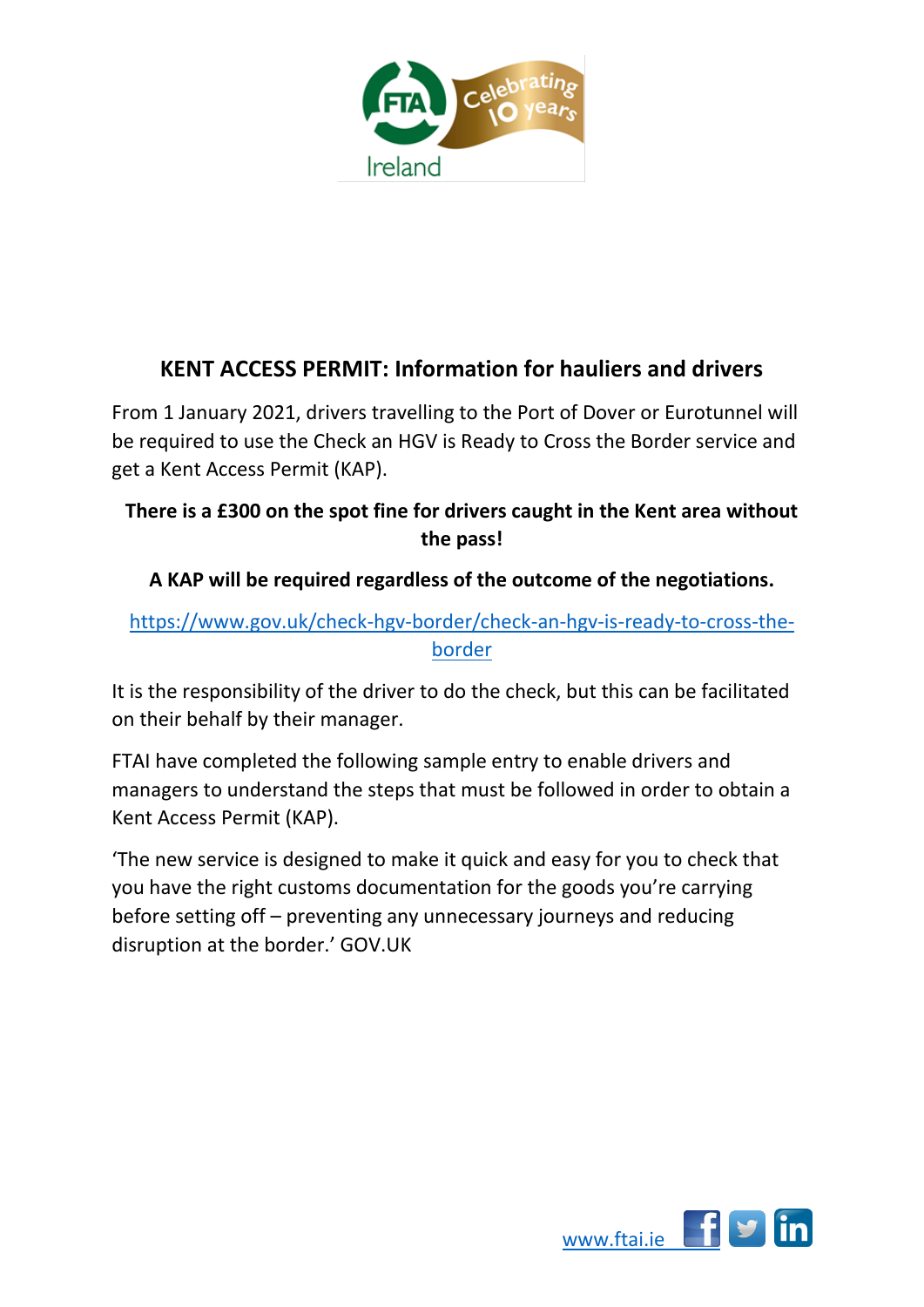

**Step 1**: Access the GOV.UK website on your smartphone or mobile device, the start button is approximately halfway down the page

[https://www.gov.uk/check-hgv-border/check-an-hgv-is-ready-to-cross-the](https://www.gov.uk/check-hgv-border/check-an-hgv-is-ready-to-cross-the-border)[border](https://www.gov.uk/check-hgv-border/check-an-hgv-is-ready-to-cross-the-border)



**Step 2**: Choose which route you will be using (for this example we will be using port of Dover or Eurotunnel)



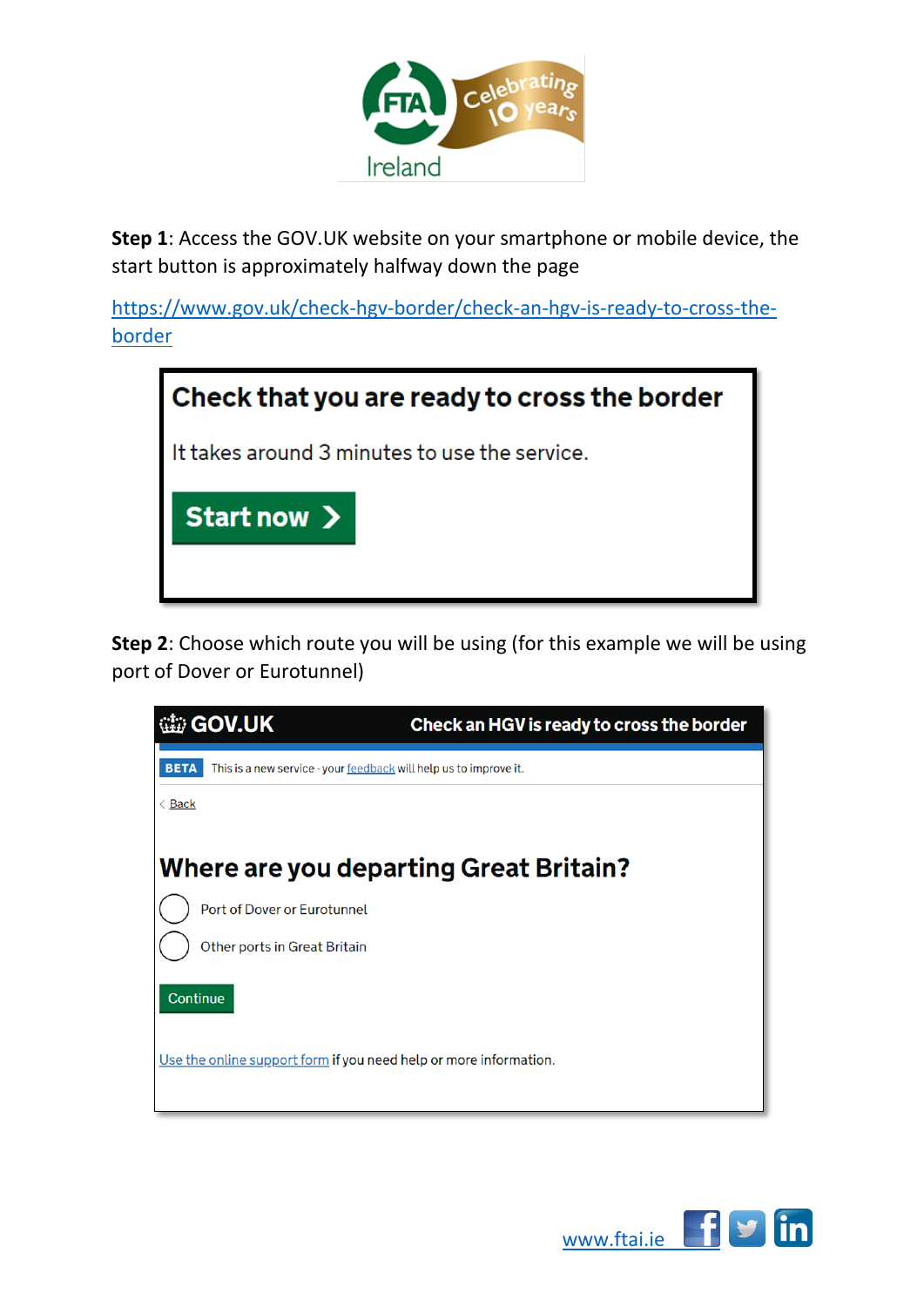

**Step 3**: Self declare that you have the correct documentation (if you have multiple documents you will be required to move to step 3a by clicking on the online envelope)



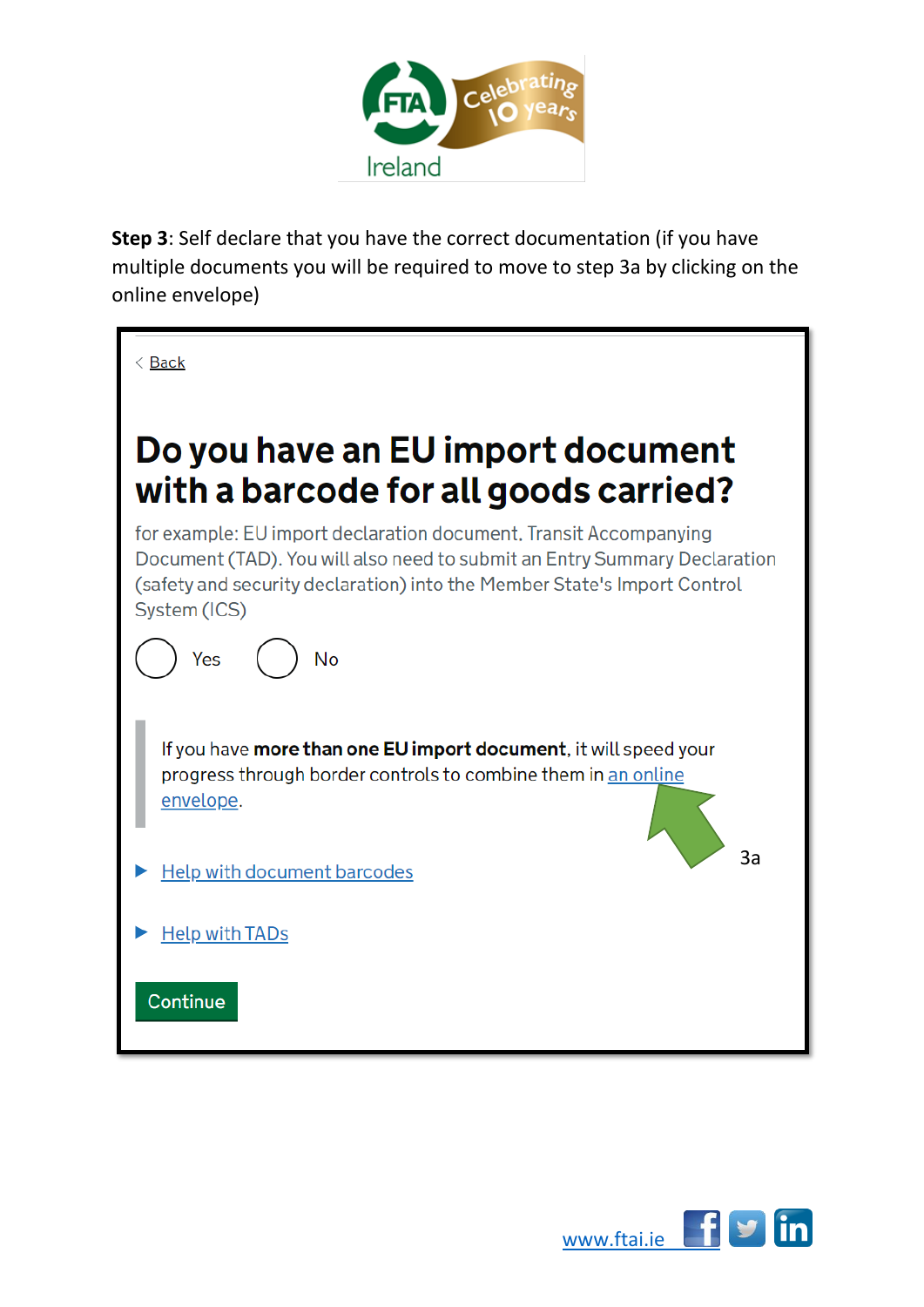

**Step 3a:** Add the requested information into the Boxes and click save

| Create an envelope of declarations or envelopes that will be transported in the same transport unit (truck, trailer, etc.). At check-in of the transport unit, the<br>driver will be able to present the barcode of this envelope and will not have to present all the declarations or envelopes.<br>Declarations and envelopes<br>Ť |                                              | <b>CREATE ENVELOPE</b> |  |
|--------------------------------------------------------------------------------------------------------------------------------------------------------------------------------------------------------------------------------------------------------------------------------------------------------------------------------------|----------------------------------------------|------------------------|--|
|                                                                                                                                                                                                                                                                                                                                      |                                              |                        |  |
|                                                                                                                                                                                                                                                                                                                                      |                                              |                        |  |
|                                                                                                                                                                                                                                                                                                                                      | MRN or declaration number or envelope number |                        |  |
| <b>M</b> Save<br><b>Add from barcode</b><br>+ Add declaration or<br>envelope                                                                                                                                                                                                                                                         |                                              |                        |  |

**Step 4:** Add your email address (must be the driver's email as the pass will be mailed to them), click continue.

| <b>sigov.UK</b>                                                                  | Check an HGV is ready to cross the border |
|----------------------------------------------------------------------------------|-------------------------------------------|
| <b>BETA</b><br>This is a new service - your feedback will help us to improve it. |                                           |
| $\langle$ Back                                                                   |                                           |
| To which email address should we send<br>the permit?                             |                                           |
| We will only use this to send you the Kent Access Permit confirmation            |                                           |
| pmaguire@ftai.ie                                                                 |                                           |
| Continue                                                                         |                                           |
| Use the online support form if you need help or more information.                |                                           |

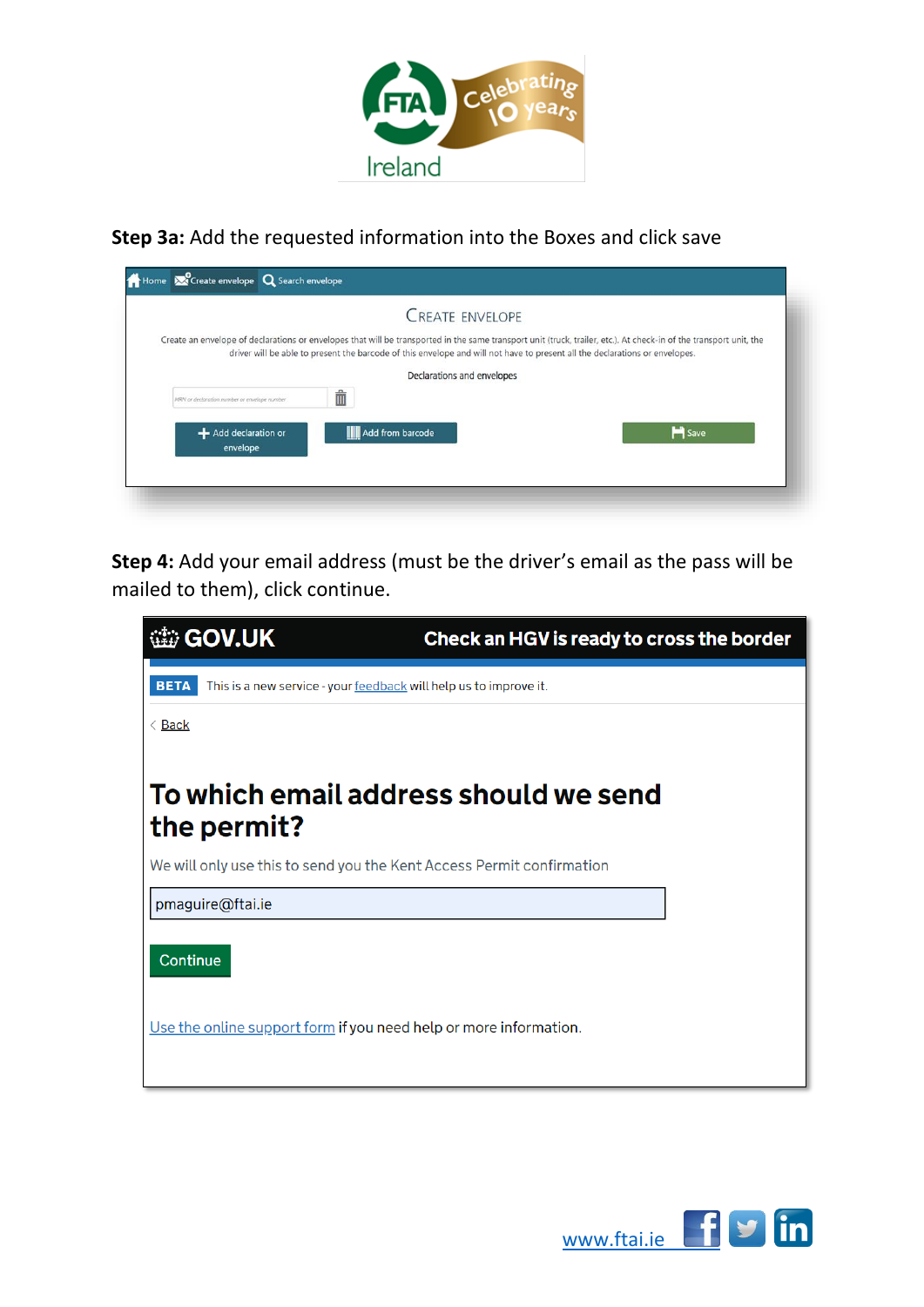

**Step 5:** Confirm what type of load you are transporting (for animals, animal products or fisheries there will be additional questions) for this example we are choosing none of the above. Click continue.

| Is the vehicle carrying any of the<br>following goods?                                                 | <b>Related content</b>                                           |
|--------------------------------------------------------------------------------------------------------|------------------------------------------------------------------|
| You will need to have a special licence or certificate to export some types of                         | <b>Exporting animals and animal</b><br>products to the EU        |
| goods from the UK. Select all that apply                                                               | <b>Export of fish and shellfish products</b>                     |
| Live animals<br>for example: horses, poultry under 72h old                                             | <b>Export fishery products caught by</b><br>member state vessels |
| Animal products<br>for example: meat, dairy, eggs, honey, pet food                                     | Export plants, seeds, bulbs and<br>wood                          |
| <b>Fishery products</b>                                                                                | <b>Exporting controlled goods</b>                                |
| for example: fresh fish and shellfish, live fish                                                       | <b>Export chemicals: licences and</b><br>special rules           |
| Plant and plant based products<br>for example: living plants, fruits and vegetables, trees, wood, bark | <b>Export products made from</b><br>endangered animals           |
| Other restricted goods                                                                                 | Check if you need a CITES certificate                            |
| for example: alcohol, tobacco, firearms, drug precursor chemicals,<br>waste. CITES                     | Exporting objects of cultural interest                           |
|                                                                                                        | <b>Exporting waste</b>                                           |
| <b>OR</b>                                                                                              | <b>Exporting excise goods</b>                                    |
| None of the above                                                                                      |                                                                  |
| Continue                                                                                               |                                                                  |

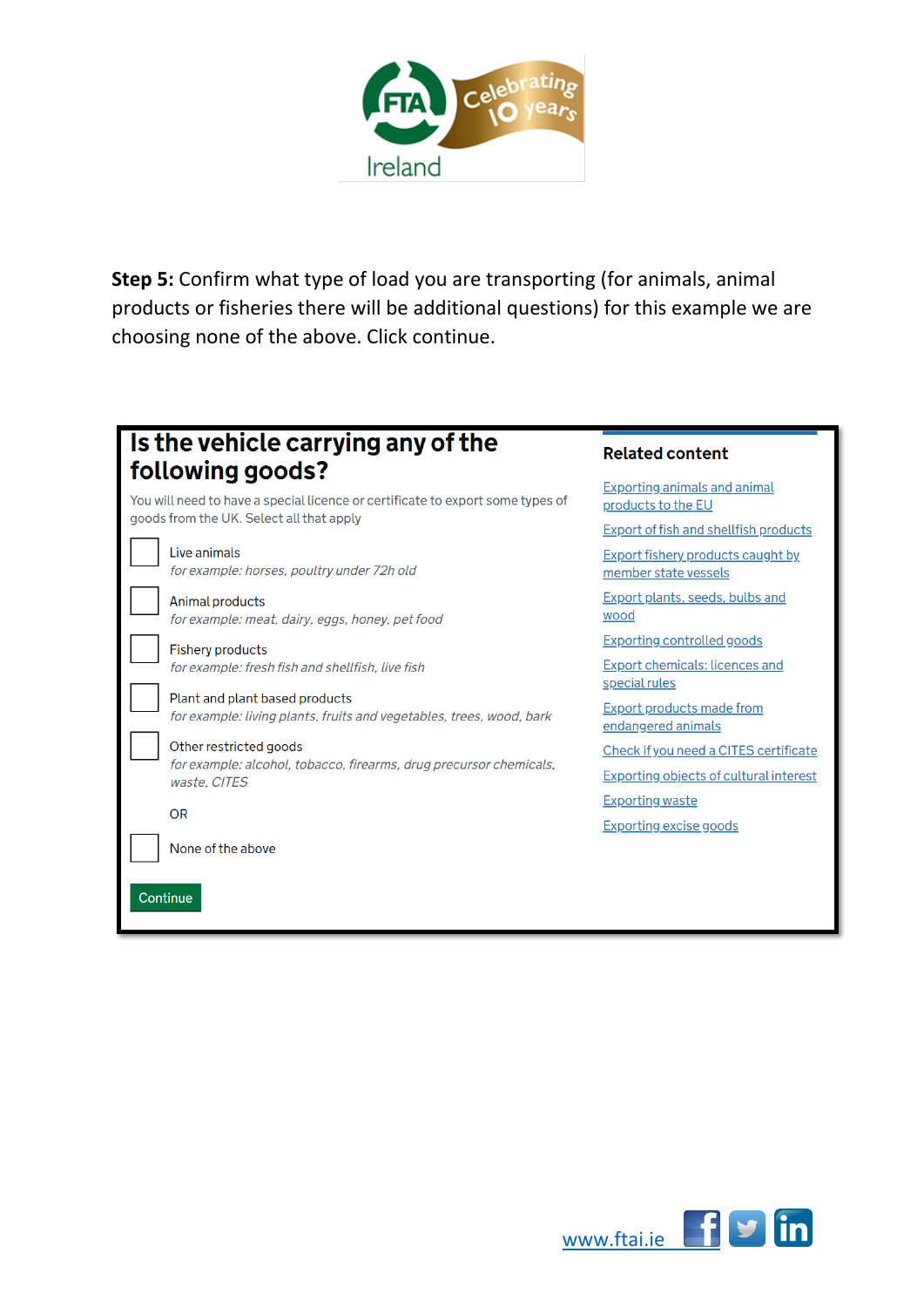

**Step 6:** Enter the date and time at which you expect to arrive at the Kent border (junction 1 on M2, junction 6 on the M25 or junction 1 on the M20 approx) (please note the pass is only valid one way and for a 24-hour period), click continue. See next page.

| When should the 24hr permit start?                                                                                                                                                                       |
|----------------------------------------------------------------------------------------------------------------------------------------------------------------------------------------------------------|
| Your Kent Access Permit will be active for 24hrs from your selected date and<br>time, for example: 02/03/2020 (DD/MM/YYYY). Drivers must reach Kent<br>and cross the border whilst the permit is active. |
| Month<br>Day<br>Year<br>2020<br>12                                                                                                                                                                       |
| Time                                                                                                                                                                                                     |
|                                                                                                                                                                                                          |
| 01:00                                                                                                                                                                                                    |
| Your Kent Access Permit will be valid from:                                                                                                                                                              |
| 01:00 Thursday 17th December 2020 to 00:59 Friday 18th December<br>2020                                                                                                                                  |
| All times are local                                                                                                                                                                                      |
| If an HGV is early or late to the port                                                                                                                                                                   |
| Continue                                                                                                                                                                                                 |

**Step 7:** Enter the vehicle registration number (VRN) and click continue.

| <b>盐 GOV.UK</b>                                                                  | Check an HGV is ready to cross the border                                |
|----------------------------------------------------------------------------------|--------------------------------------------------------------------------|
| <b>BETA</b><br>This is a new service - your feedback will help us to improve it. |                                                                          |
| Back                                                                             |                                                                          |
| front plate of the vehicle?                                                      | What is the registration number on the                                   |
| hyphens and spaces, for example: HGV123                                          | The registration number can only include letters A to Z, numbers 0 to 9, |
| 06d12345                                                                         |                                                                          |
| <b>Help with registration numbers</b>                                            |                                                                          |
| <b>Continue</b>                                                                  |                                                                          |

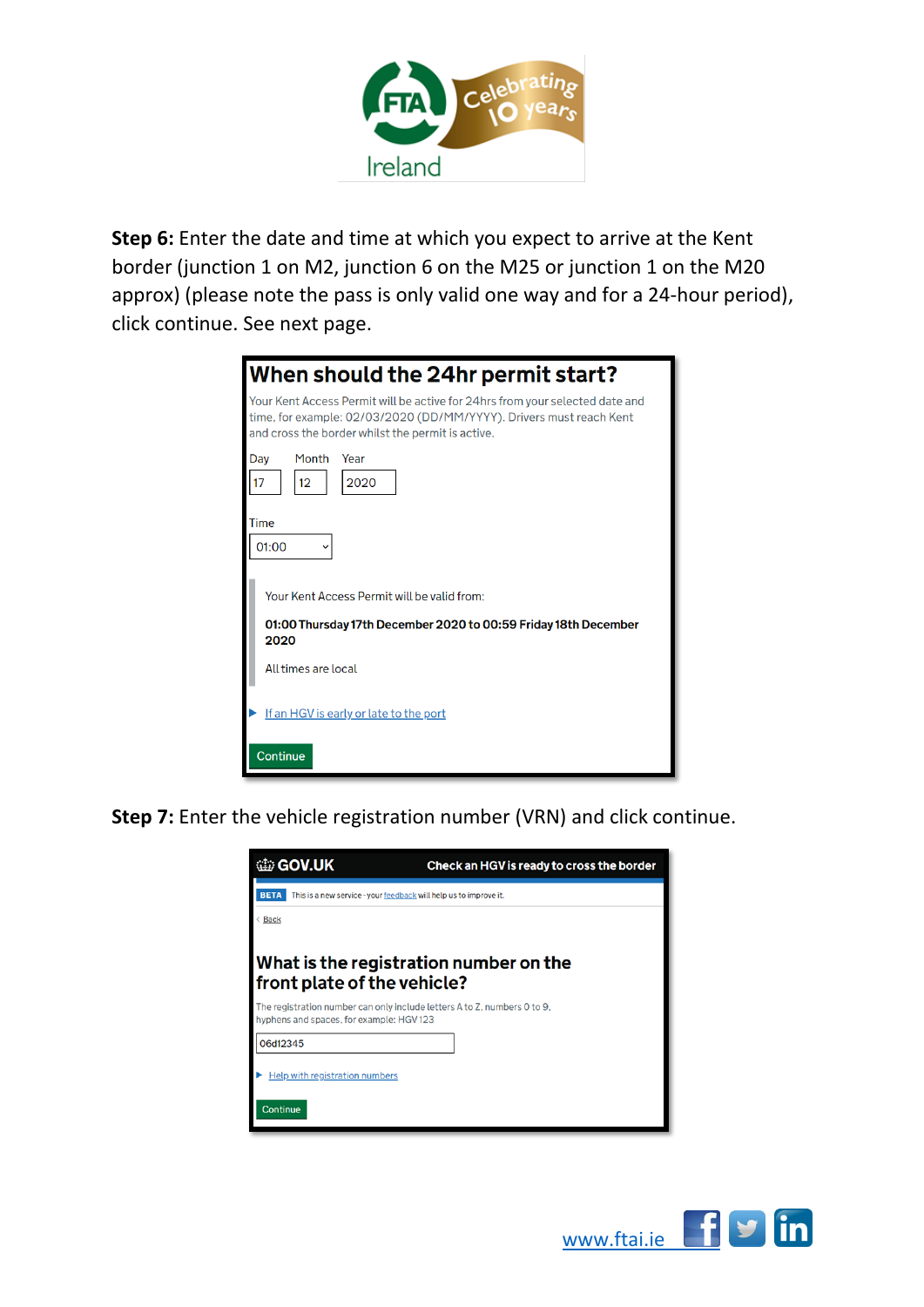

**8**: Review and confirm your details (these can only be changed at this stage), click 'Accept and send'.

| <b>Email</b>                                                                                                                                                                                                                                                                  | pmaguire@ftai.ie                                                           | Change |  |  |  |
|-------------------------------------------------------------------------------------------------------------------------------------------------------------------------------------------------------------------------------------------------------------------------------|----------------------------------------------------------------------------|--------|--|--|--|
| <b>Trip details</b>                                                                                                                                                                                                                                                           |                                                                            |        |  |  |  |
| Departure port                                                                                                                                                                                                                                                                | Port of Dover or Eurotunnel                                                | Change |  |  |  |
| <b>Kent Access Permit</b><br><b>Validity</b>                                                                                                                                                                                                                                  | 01:00 Thursday 17th December<br>2020 to 00:59 Friday 18th<br>December 2020 | Change |  |  |  |
| <b>Vehicle details</b>                                                                                                                                                                                                                                                        |                                                                            |        |  |  |  |
| <b>EU</b> import<br>document with<br>barcode                                                                                                                                                                                                                                  | Yes                                                                        | Change |  |  |  |
| <b>Special exports</b>                                                                                                                                                                                                                                                        | None of the above                                                          | Change |  |  |  |
| <b>Front plate VRN</b>                                                                                                                                                                                                                                                        | 06d12345                                                                   | Change |  |  |  |
| By clicking 'Accept and send' you are declaring that the information<br>given is accurate. If this is not correct then the vehicle may be turned<br>away from port, or a fine of up to £300 for false declarations may be<br>imposed on the driver.<br><b>Accept and send</b> |                                                                            |        |  |  |  |

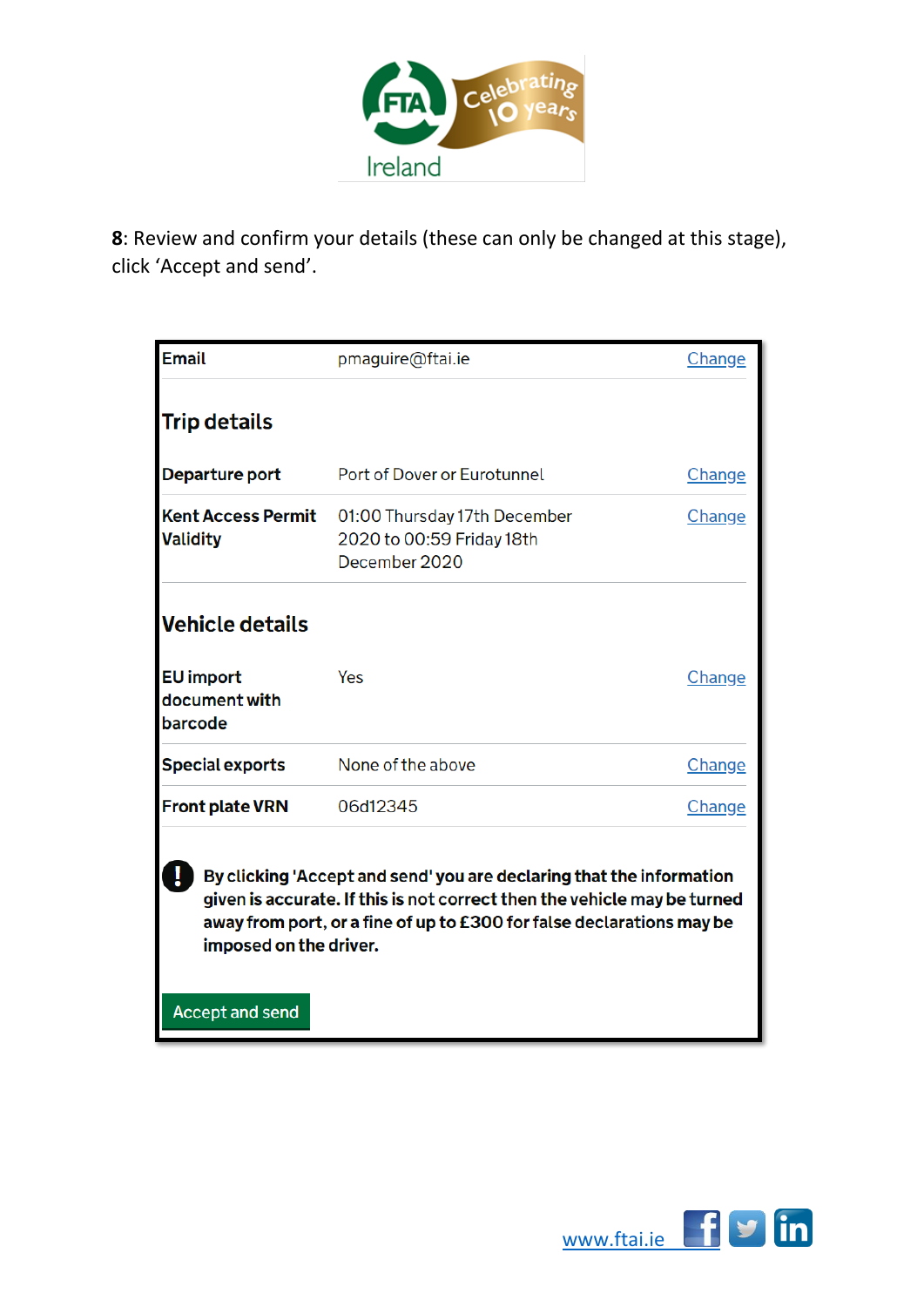

The permit will be emailed to the driver. The **Driver** must be able to present this QR code to the relevant authorities if requested. The driver can use the link provided to keep up to date on the latest traffic information in the Kent area.



Based on your responses the HGV has been issued a Kent Access Permit and the HGV driver may travel to the Port of Dover or Eurotunnel. Please check Kent traffic management on M20 motorway to Dover and Eurotunnel for any updated information regarding the routes to port.